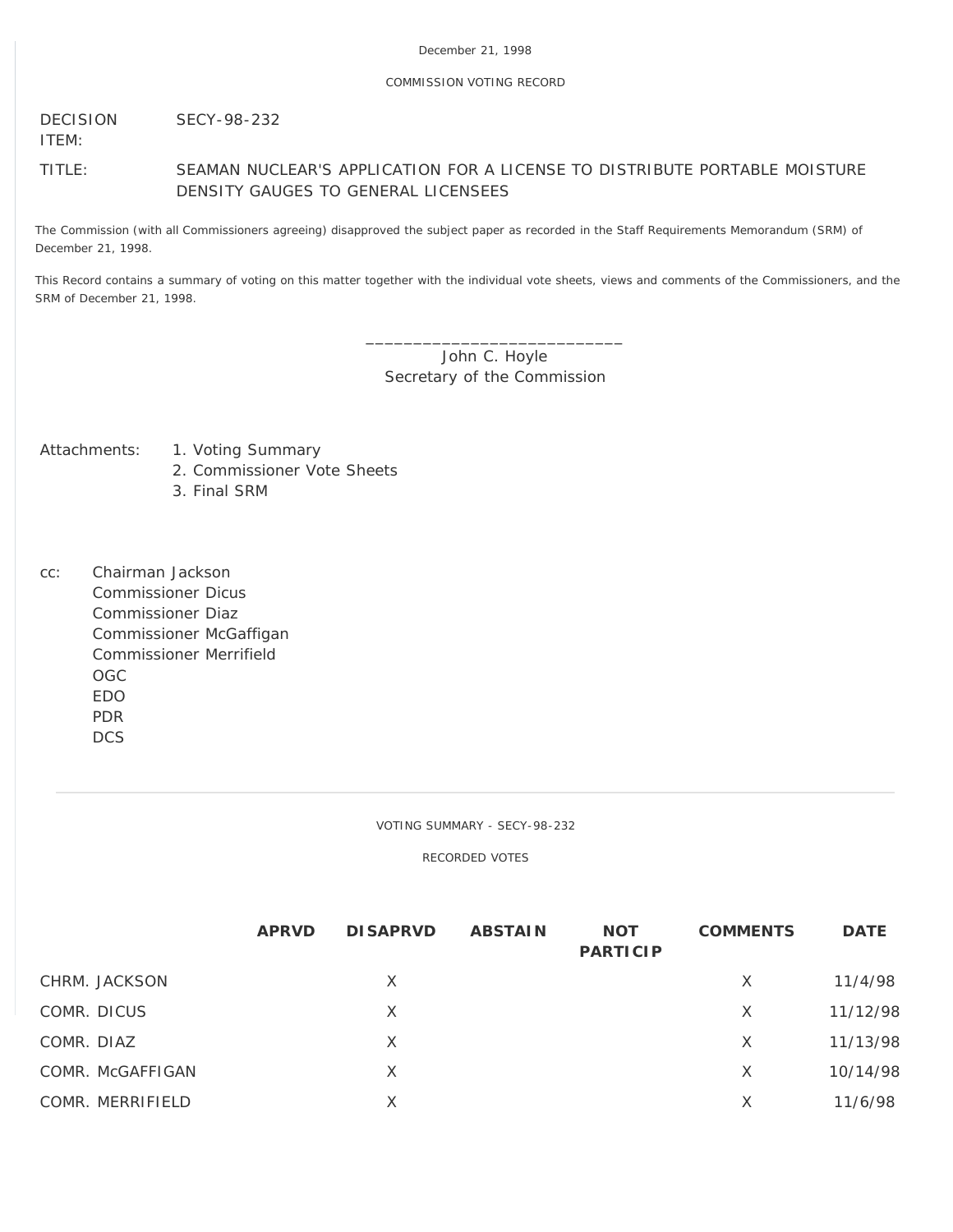## COMMENT RESOLUTION

In their vote sheets, all Commissioners disapproved the staff's recommendation and provided some additional comments. Subsequently, the comments of the Commission were incorporated into the guidance to staff as reflected in the SRM issued on December 21, 1998.

#### **Chairman Jackson's comments on SECY-98-232**

I disapprove the staff issuance of the license to Seaman Nuclear at this time. As directed in item 4 of the SRM on SECY 97-273, the Commission expected that the staff would review the basis for the general licenses for adequacy with respect to consideration of the consequences for off-site accidents, such as loss of shielding or melting in metal making furnaces. The Commission expected this basis to be reviewed following completion of the materials risk assessment study, which is due to the Commission in December. However, in the interim, lacking the results of this study on a generic basis, the staff should ensure that the applicants for these licenses to distribute generally licensed devices have addressed the consequences for off-site accidents.

The supplementary information provided by the staff for this particular application does not appear to rigorously demonstrate compliance with the requirements in 10 CFR 32.51(a)(2)(iii), particularly with regard to the considerations requested by the Commission. As such, the staff should request that the applicant, as well as other similar applicants, provide a more rigorous demonstration of compliance with this requirement, without any reliance upon the radiological safety training of the general licensee or notification of the NRC of any loss or damage to the device, as would be expected under a general license.

With regard to consultation with the Agreement States of California and North Carolina, to the extent that the staff would find such consultation beneficial in reviewing the application, the staff should do so. However, the determination of the adequacy of the application rests with the NRC; therefore, if the staff determines that such consultation is unnecessary, there should be no requirement to do so.

# **Commissioner Dicus comments on SECY-98-232**

I agree with Chairman Jackson and Commissioner McGaffigan that the NRC should not issue a license to Seaman Nuclear Corp. for distribution of portable moisture gauges to persons generally licensed at this time. I would support revisiting this issue only after the staff has consulted with the Agreement States of California and North Carolina and has provided the Commission with an assessment of the States' comments and after the Commission has had an opportunity to evaluate staff's risk assessment study that is due to the Commission next month. I can not overly stress the importance of obtaining feedback from the Agreement States most likely to be affected by our decisions. As a number of Agreement States continues to grow, so does the necessity to consider their input in matters that will directly affect them.

## **Commissioner Diaz' vote on SECY-98-232**

I disapprove, for the present time, the staff's plan to issue a license to Seaman Nuclear for distribution of portable moisture density gauges. Before the Commission considers this matter further, the staff should more extensively consult with the Agreement States regarding the Seaman application. To facilitate NRC consultations with Agreement States for future issues, a screening method should be established for program office managers to use in determining whether individual issues should be referred to the Office of State Programs for possible coordination with Agreement States.

## **Commissioner McGaffigan's Comments on SECY-98-232**:

At this time, I disapprove the staff's plan to issue a license to Seaman Nuclear for distribution of certain portable moisture density gauges to persons generally licensed. I am more concerned with the licensing process described by the staff rather than its results. Therefore, I offer the following for the staff's consideration.

The paper states that the staff intends to discuss with California and North Carolina-the Agreement States where the other two device distributors are located-the basis for the staff's plan to issue a distribution license to Seaman Nuclear for certain portable moisture density gauges, which contain sources that clearly meet the threshold for the proposed registration program. In other words, the staff intends to "inform" the Agreement States of NRC's decision in this matter. This limited approach to coordinating with the Agreement States does not appear adequate since two of the three U.S. distributors are located in Agreement States and, as stated in the paper, the staff's proposed action may establish a significant precedent by adding thousands of devices to the generally-licensed "pool" subject to the proposed registration program, assuming there is an industry shift to general licensing for this type of device. Also, it is not clear whether NRC would have a regulatory basis for imposing on other licensees a commitment similar to that made by Seaman Nuclear to annually "contact" users of such devices to confirm possession, or whether Agreement States would be willing to impose such requirements. The staff should more fully engage the interested and affected Agreement States by soliciting their input on these and related matters. The staff should then inform the Commission of its findings and provide their recommendation on whether to proceed with issuing a distribution license to Seaman Nuclear.

In addition, I am reluctant to make this decision prior to reviewing the results of the ongoing materials risk assessment study which has the potential to result in a restructuring of the current materials licensing program for several types of devices including the ones discussed in this paper. For example, the risk study could indicate that the device in question be authorized under a specific license for safety reasons rather than a general license as proposed in this paper. Currently, the staff is scheduled to provide its recommendations on how to proceed in this area by December 31, 1998. I would be willing to revisit the Seaman Nuclear issue at that time. Also, as part of the Agreement State consultation discussed above, the staff should share the risk study results and its preliminary recommendations on how to proceed with licensing these gauges with the Agreement States so that they can also